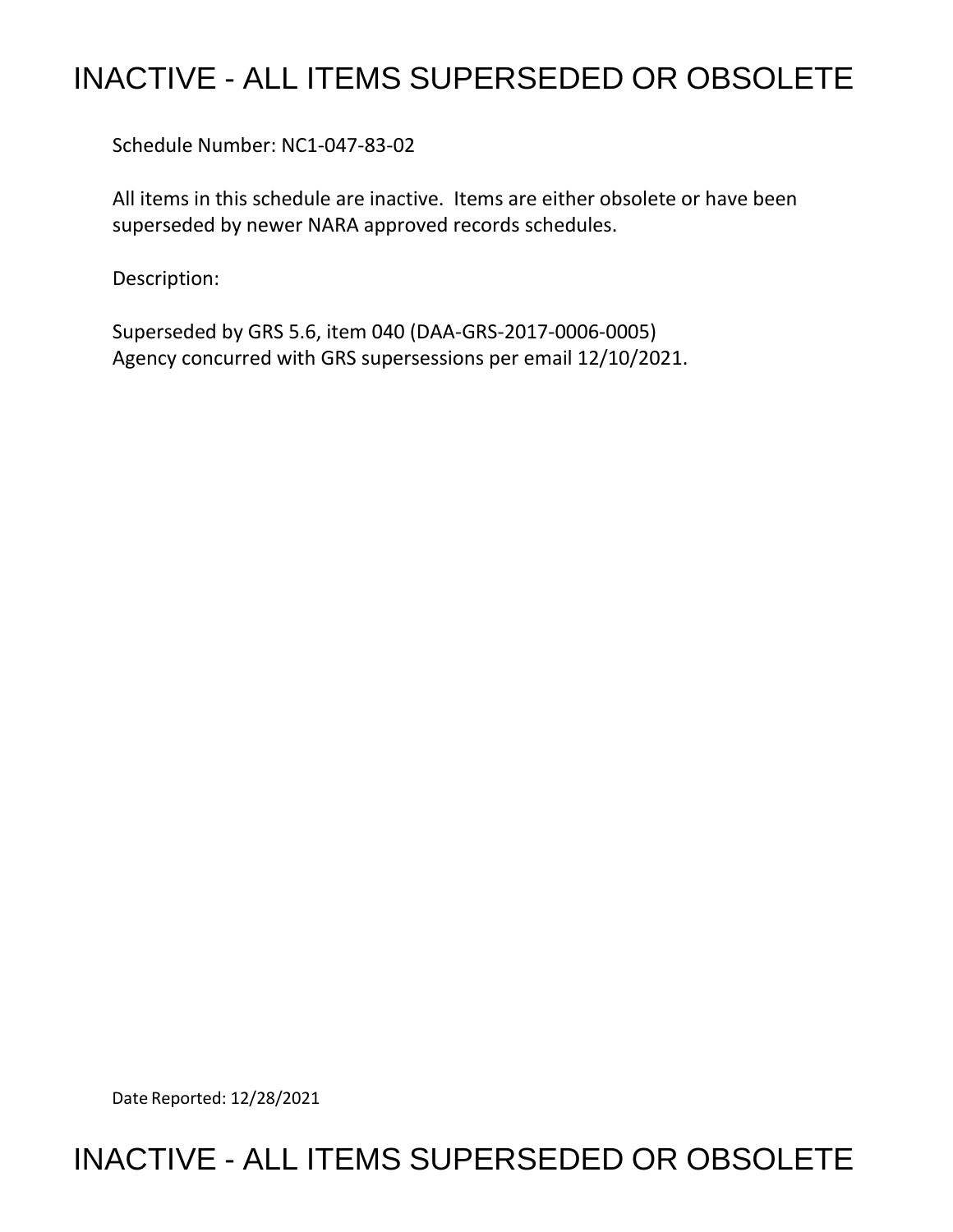| <b>REQUEST FOR RECORD.</b><br><b>JISPOSITION AUTHORITY</b><br>(See Instructions on reverse) |                                                                                                                                                                                                                                                                                                                                                                 |  |                 |                                                                                                                                       |                                                                |                                |  |
|---------------------------------------------------------------------------------------------|-----------------------------------------------------------------------------------------------------------------------------------------------------------------------------------------------------------------------------------------------------------------------------------------------------------------------------------------------------------------|--|-----------------|---------------------------------------------------------------------------------------------------------------------------------------|----------------------------------------------------------------|--------------------------------|--|
|                                                                                             |                                                                                                                                                                                                                                                                                                                                                                 |  | JOB NO          | LEAVE BLANK                                                                                                                           |                                                                |                                |  |
|                                                                                             |                                                                                                                                                                                                                                                                                                                                                                 |  |                 |                                                                                                                                       |                                                                |                                |  |
|                                                                                             | TO: GENERAL SERVICES ADMINISTRATION,                                                                                                                                                                                                                                                                                                                            |  |                 | $11C1 - 47 - 83 - 2$                                                                                                                  |                                                                |                                |  |
|                                                                                             | NATIONAL ARCHIVES AND RECORDS SERVICE, WASHINGTON, DC 20408<br>1. FROM (AGENCY OR ESTABLISHMENT)                                                                                                                                                                                                                                                                |  |                 | DATE RECEIVED<br>$10 - 25 - 82$                                                                                                       |                                                                |                                |  |
|                                                                                             | Health and Human Services                                                                                                                                                                                                                                                                                                                                       |  |                 |                                                                                                                                       | NOTIFICATION TO AGENCY                                         |                                |  |
| 2. MAJOR SUBDIVISION                                                                        | Social Security Administration                                                                                                                                                                                                                                                                                                                                  |  |                 | accordance with the or significant 44 U.S.C. 3303a the disposal re-                                                                   |                                                                |                                |  |
| 3. MINOR SUBDIVISION                                                                        |                                                                                                                                                                                                                                                                                                                                                                 |  |                 | quest, including amendments, is approved except for stems that may<br>be a amped "dispray" nut approved" or "withdrawn" in column 10. |                                                                |                                |  |
|                                                                                             | Office of Management, Budget, and Personnel<br>4. NAME OF PERSON WITH WHOM TO CONFER                                                                                                                                                                                                                                                                            |  | 5. TEL EXT      |                                                                                                                                       |                                                                |                                |  |
|                                                                                             |                                                                                                                                                                                                                                                                                                                                                                 |  | 594-5770        | $10 - 28 - 8$                                                                                                                         |                                                                |                                |  |
|                                                                                             | Ernest P. Lardieri<br>6. CERTIFICATE OF AGENCY REPRESENTATIVE                                                                                                                                                                                                                                                                                                   |  |                 |                                                                                                                                       |                                                                |                                |  |
| lv l                                                                                        | that the records proposed for disposal in this Request of $4$ , page(s) are not now needed for the business of<br>this agency or will not be needed after the retention periods specified.<br>A Request for immediate disposal.<br><b>B</b> Request for disposal after a specified period of time or request for permanent                                      |  |                 |                                                                                                                                       |                                                                |                                |  |
| C. DATE                                                                                     | retention,<br>D. SIGNATIONE OF AGENCY REPRESENTATIVE                                                                                                                                                                                                                                                                                                            |  | <b>E. TITLE</b> |                                                                                                                                       |                                                                |                                |  |
| 10/14/82                                                                                    |                                                                                                                                                                                                                                                                                                                                                                 |  |                 |                                                                                                                                       |                                                                |                                |  |
|                                                                                             | Dr<br>George                                                                                                                                                                                                                                                                                                                                                    |  |                 | Department Records Management Officer                                                                                                 | 9.                                                             |                                |  |
| 7.<br><b>ITEM NO.</b>                                                                       | <b>8. DESCRIPTION OF ITEM</b><br>(With Inclusive Dates or Retention Periods)                                                                                                                                                                                                                                                                                    |  |                 | SAMPLE OR<br>JOB NO.                                                                                                                  | 10.<br><b>ACTION TAKEN</b>                                     |                                |  |
|                                                                                             | Property Pass Files                                                                                                                                                                                                                                                                                                                                             |  |                 |                                                                                                                                       | Geneml                                                         |                                |  |
|                                                                                             | These files consist of various copies of Form SSA-1867-U4,<br>SSA Property Pass; Form SSA-1867-U2, SSA Property Pass;<br>Statement of Responsibility; memoranda authorizing removal<br>of magnetic media records from the EDP Secure Area; and<br>correspondence requesting and justifying removal of<br>Government Property and/or issuance of an SSA Property |  |                 |                                                                                                                                       | lcaris<br>Schett 12,<br><u> Tte</u> m 13<br>0MBP<br>Appendix G |                                |  |
|                                                                                             | Pass.                                                                                                                                                                                                                                                                                                                                                           |  |                 |                                                                                                                                       |                                                                |                                |  |
|                                                                                             | The various copies of the form SSA-1867-U4 and its<br>equivalents are used to:                                                                                                                                                                                                                                                                                  |  |                 |                                                                                                                                       |                                                                |                                |  |
|                                                                                             | Authorize removal of either Government-owned or<br>ı.<br>personal property through guard stations and from<br>SSA buildings;                                                                                                                                                                                                                                    |  |                 |                                                                                                                                       |                                                                | ţ.                             |  |
|                                                                                             | 2. notify Property Management Officers and Custodial<br>Officers (PMOs/COs) and the Equipment Services and<br>Repair Section, EMSB, DPRM, that Government<br>property for which they are responsible is being<br>removed; and                                                                                                                                   |  |                 |                                                                                                                                       |                                                                |                                |  |
|                                                                                             |                                                                                                                                                                                                                                                                                                                                                                 |  |                 |                                                                                                                                       | <sub>'l</sub> litean                                           |                                |  |
| 115-107                                                                                     | NO MASS DATA CHANGE NEEDED<br>Closed out: 10/1/82:cm                                                                                                                                                                                                                                                                                                            |  |                 |                                                                                                                                       | STANDARD FORM 115<br>Revised April, 1975<br>Administration     | Prescribed by General Services |  |

 $\ddot{\phantom{a}}$ 

 $\overline{a}$ 

 $\sim$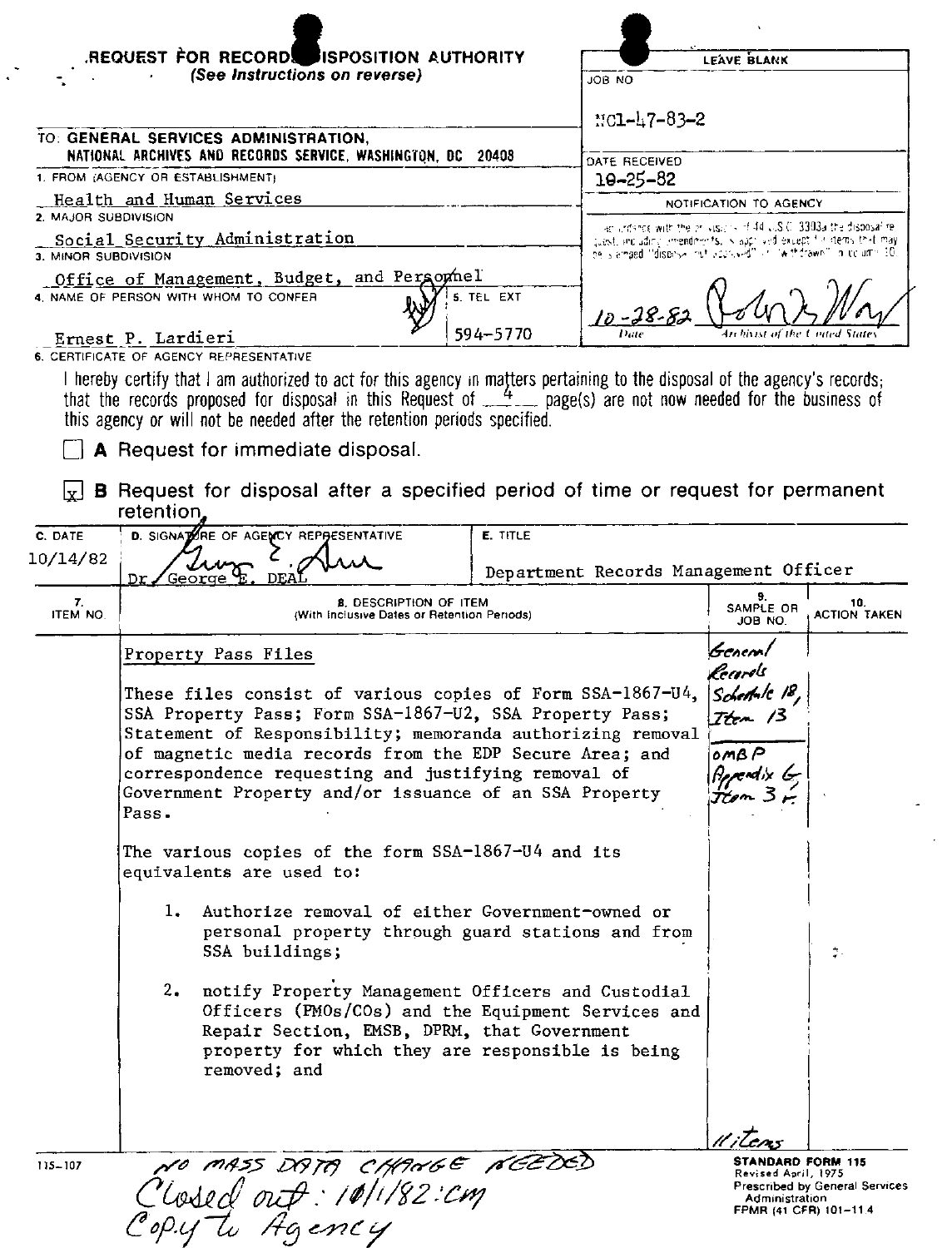



**INSTRUCTIONS** 

代表 (1975) 29



Specific Instructions:

 $F$  tries 1.2, and 3 should show what agency has custody of the records that are identified on the form, and should contain the name of the department or independent agency, and its major and many c sundivisions.

 $\mathbf{A}$ 

Entries 4 and 5 should help identity and locate the person to whom inquiries regarding the records should be directed.

Entry 6 should be signed and dated on the four copies by the gency representative. The number of places involved in the request should be inserted.

Box A should be checked if the records may be disposed of immediately. Box B should be checked if continuing disposal authority is requested or if permanent retention is requested. Only one nox may be checked

Entry 7 should contain the numbers of the items of records identified on the form in sequence, i.e.,  $1, 2, 3, 4$ , etc.

Entry 8 should show what records are proposed for disposal.

Center headings st indicate what office's records are involved if all records described on the form are not those of the same office or if they are records created by another office or agency.'

An identification should be provided of the types of records involved if they are other than textural records, for example, if they are photographic records, sound recordings, or cartographic records.

An itemization and accurate identification should be provided of the series of records that are proposed for disposal or retention. Fuch series should comprise the largest practical grouping of separately organized and 'ogically related materials that can be treated as a single unit for purposes of disposal. Component parts of a series in y be listed separately if numbered consecutively as Io, 10, etc., under the general series entry,

1. A statement would be provided showing when disposal polo be made of the records, thus:

If inmediate disposal is requested of past accumulations of records, the inclusive dates during which the records were produced  $\mathcal{L}^{\text{max}}$  ,  $\mathcal{L}^{\text{max}}$  , snould be stated. **Simple** 

If continuing disposal is requested for records that have accumuated or will continue to such an ite, the setention period may be expressed at terms of years, months, etc., or in terms of future actions or events. A F ture settow or event that is to determine the retention period must be objective and definite. If disposal of the records is contingent upon their oeing morefilmed, or otherwise reproduced or recorded on machine read bie media, the relention refied should read. "Until ascertained that reproduced copies or recordings heve been made in accordance with GSA regulations and are odequate substitutes for the puper records." Also, the provisions of  $FPMR \ge (01-11.5)$  should be observed.

Entry 9 should be checked if samples are submitted for an item. However, samples of the records are not required unless they are requested by the NARS-appraiser. If an item has been previously submitted, the relevant job and item number should be entered.

Entry 10 should be left blank.

Representative  $\text{Data}$ 

 $\lambda$  as  $\sim 10$  $-6$  $\mathcal{A}_{\mathcal{A}}$ 

 $\sum_{i=1}^{n} \frac{1}{i}$ 

Standard Form 11S BACK (Rev. 4.76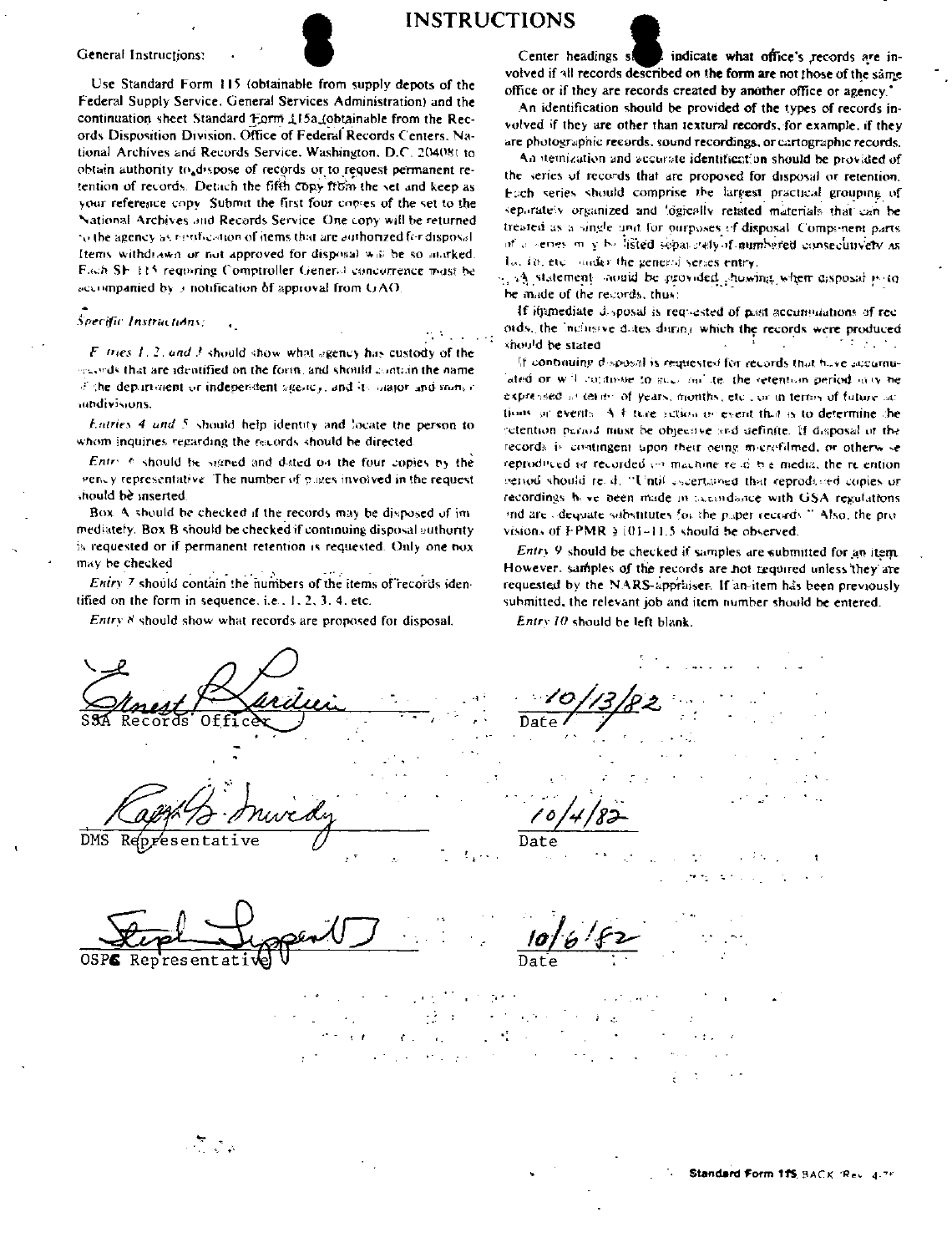| JOB NO.<br><b>Fequest for Records Disposition Authority-Continuation</b> |             |                                                                                                                                                                                                               |                                                                                  |  | PAGE OF<br>2               |                            |
|--------------------------------------------------------------------------|-------------|---------------------------------------------------------------------------------------------------------------------------------------------------------------------------------------------------------------|----------------------------------------------------------------------------------|--|----------------------------|----------------------------|
| 7.<br>ITEM NO.                                                           |             | 8. DESCRIPTION OF ITEM<br>(With Inclusive Dates or Retention Periods)                                                                                                                                         |                                                                                  |  | 9.<br>SAMPLE OR<br>JOB NO. | 10.<br><b>ACTION TAKEN</b> |
|                                                                          | 3.          | verify that Government property has been removed<br>or returned.<br>property passes are contained in ADS Guide<br>$SSA.h: 125-11.$                                                                            | Specific instructions on use of                                                  |  |                            |                            |
|                                                                          | Disposition |                                                                                                                                                                                                               |                                                                                  |  |                            |                            |
|                                                                          |             | Copies of passes and related correspondence<br>authorizing removal of Government property by an<br>employee for offsite official use:                                                                         |                                                                                  |  |                            |                            |
|                                                                          | a.          | Record Copy                                                                                                                                                                                                   |                                                                                  |  |                            |                            |
|                                                                          |             | Destroy 3 months after return to issuing office<br>and verification of return of Government<br>property.                                                                                                      |                                                                                  |  |                            |                            |
|                                                                          | b.          | Other Copies                                                                                                                                                                                                  |                                                                                  |  |                            |                            |
|                                                                          |             | Destroy after return of Government property has<br>been verified or when no longer needed for<br>control, whichever is sooner.                                                                                |                                                                                  |  |                            |                            |
| 2.                                                                       |             | Copies of passes and related correspondence<br>authorizing removal for any other reason of<br>Government-owned, employee-owned, or vendor-owned<br>property (see SSA.h:125-11 for additional<br>information). |                                                                                  |  |                            |                            |
|                                                                          | а.          | Government property removed for repair                                                                                                                                                                        |                                                                                  |  |                            |                            |
|                                                                          |             | (1)<br>Record Copy                                                                                                                                                                                            |                                                                                  |  |                            |                            |
|                                                                          |             | Government property.                                                                                                                                                                                          | Destroy 3 months after return to issuing<br>office and verification of return of |  |                            |                            |
|                                                                          |             | (2)<br>Other Copies                                                                                                                                                                                           |                                                                                  |  |                            |                            |
|                                                                          |             | whichever is sooner.                                                                                                                                                                                          | Destroy after return has been verified or<br>when no longer needed for control,  |  |                            |                            |
|                                                                          | ъ.          | Government property removed on a routine basis                                                                                                                                                                |                                                                                  |  |                            |                            |
|                                                                          |             | Destroy 3 months after expiration of pass or 3<br>months after need no longer exists, whichever is<br>sooner.                                                                                                 |                                                                                  |  |                            |                            |

 $\overline{a}$ 

 $\mathbf{r}$ 

 $\ddot{\phantom{a}}$ 

115-203 **Four copies, including original, to be submitted to the National Archives** 

 $\ddot{\phantom{1}}$ 

 $\ddot{\phantom{a}}$ 

 $\mathcal{A}$ 

 $\hat{\mathcal{L}}$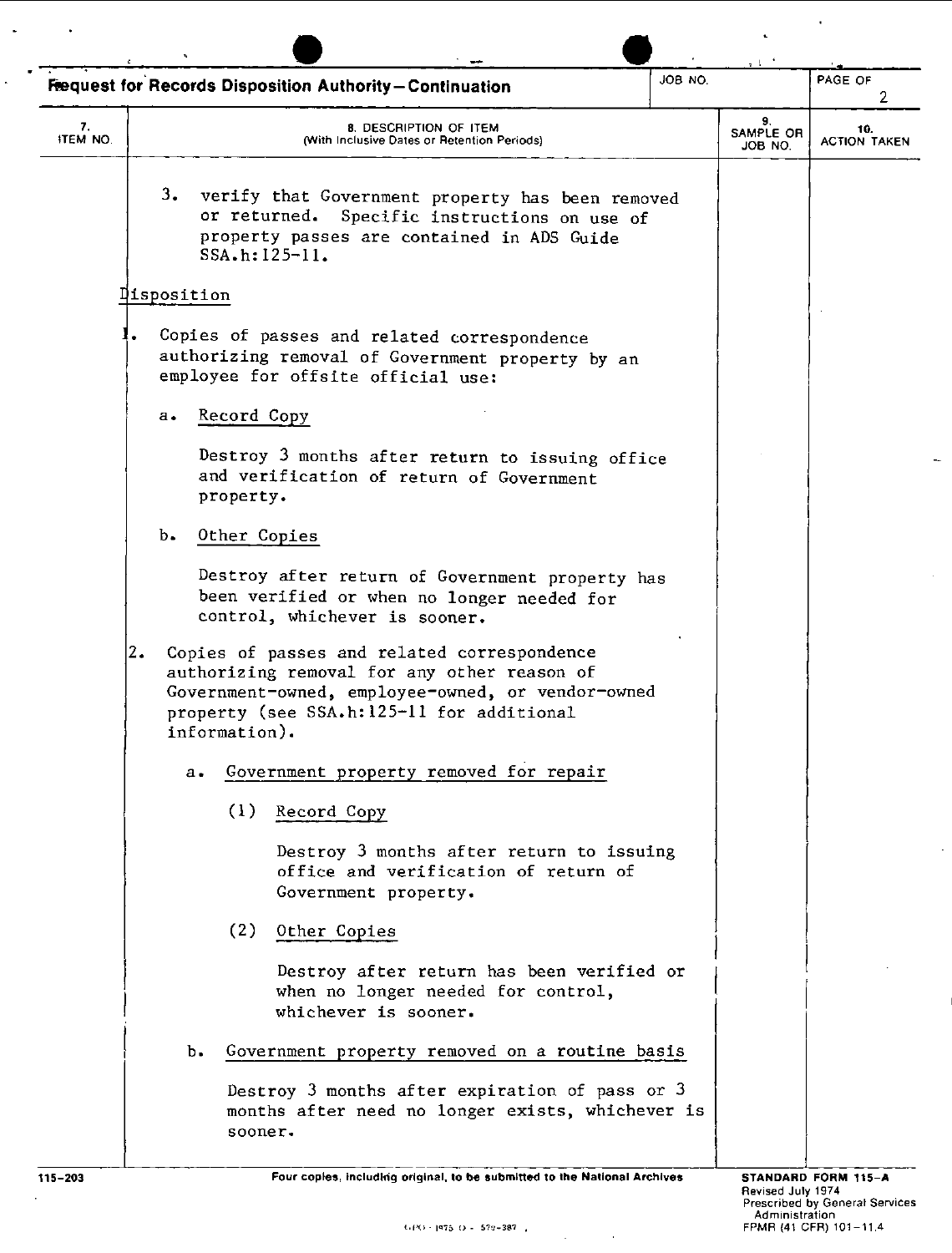| JOB NO.<br><b>Hequest for Records Disposition Authority-Continuation</b> |               |                                                                                                                                    |                            | PAGE OF<br>3               |
|--------------------------------------------------------------------------|---------------|------------------------------------------------------------------------------------------------------------------------------------|----------------------------|----------------------------|
| 7.<br>ITEM NO.                                                           |               | 8. DESCRIPTION OF ITEM<br>(With Inclusive Dates or Retention Periods)                                                              | 9.<br>SAMPLE OR<br>JOB NO. | 10.<br><b>ACTION TAKEN</b> |
|                                                                          | $c -$         | Vendor-owned property coming in for demonstration<br>or repair loan                                                                |                            |                            |
|                                                                          |               | (1)<br>Record Copy                                                                                                                 |                            |                            |
|                                                                          |               | Destroy 3 months after return to issuing<br>office and verification of removal of<br>vendor-owned property.                        |                            |                            |
|                                                                          |               | (2) Other Copies                                                                                                                   |                            |                            |
|                                                                          |               | Destroy after verification of removal of<br>property, or when no longer needed for<br>control, whichever is sooner.                |                            |                            |
|                                                                          | d.            | Vendor-owned property removed on a routine basis                                                                                   |                            |                            |
|                                                                          |               | Destroy 3 months after expiration of pass or 3<br>months after need no longer exists, whichever is<br>sooner.                      |                            |                            |
|                                                                          | е.            | Personally-owned property                                                                                                          |                            |                            |
|                                                                          |               | (1)<br>Record Copy                                                                                                                 |                            |                            |
|                                                                          |               | Destroy 3 months after return to issuing<br>office and verification of removal of<br>personal property.                            |                            |                            |
|                                                                          |               | (2)<br>Other Copies                                                                                                                |                            |                            |
|                                                                          |               | Destroy upon verification of removal of<br>personally-owned property or when no longer<br>needed for control, whichever is sooner. |                            |                            |
|                                                                          | $f_{\bullet}$ | Removal of Magnetic Media                                                                                                          |                            |                            |
|                                                                          |               | (1)<br>Record Copy                                                                                                                 |                            |                            |
|                                                                          |               | Cut off file at the end of the calendar year.<br>Retain 1 additional year for audit purposes,<br>then destroy.                     |                            |                            |
|                                                                          |               |                                                                                                                                    |                            |                            |
|                                                                          |               |                                                                                                                                    |                            |                            |
|                                                                          |               |                                                                                                                                    |                            |                            |

 $\overline{\phantom{a}}$ 

 $\ddot{\phantom{a}}$